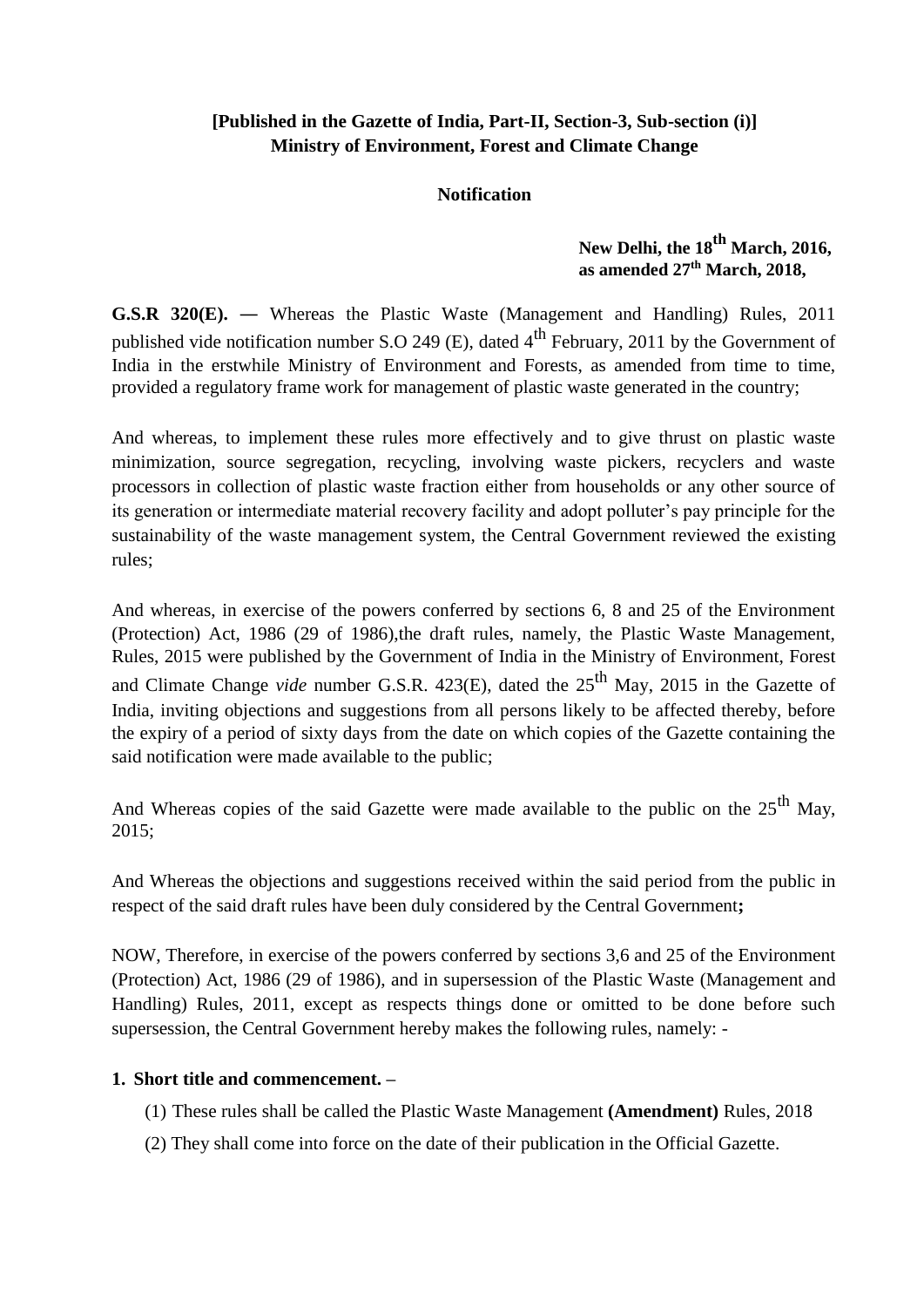**2. Application. -** (1) These rules shall apply to every waste generator, local body, Gram

Panchayat, manufacturer, Importers and producer.

- (2) The rule 4 shall not apply to the export oriented units or units in special economic zones, notified by the Central Government, manufacturing their products against an order for export: Provide this exemption shall not apply to units engaged in packaging of gutkha, tobacco and pan masala and also to any surplus or rejects, left over products and the like.
- **3. Definitions.** In these rules, unless the context otherwise requires.
	- a. **"Act"** means the Environment (Protection) Act, 1986 (29 of 1986);
	- **ab. "alternate use" means use of material for a purpose other than for which it was conceived, which is beneficial because it promotes resource efficiency;**
		- b. **"brand owner"** means a person or company who sells any commodity under a registered brand label;
		- c. **"carry bags"** mean bags made from plastic material or compostable plastic material, used for the purpose of carrying or dispensing commodities which have a self-carrying feature but do not include bags that constitute or form an integral part of the packaging in which goods are sealed prior to use;
		- d. **"commodity"** means tangible item that may be bought or sold and includes all marketable goods or wares;
		- e. "**compostable plastics**" mean plastic that undergoes degradation by biological processes during composting to yield CO2, water, inorganic compounds and biomass at a rate consistent with other known compostable materials, excluding conventional petro-based plastics, and does not leave visible, distinguishable or toxic residue;
		- f. **"consent"** means the consent to establish and operate from the concerned State Pollution Control Board or Pollution Control Committee granted under the Water (Prevention and Control of Pollution) Act, 1974 (6 of 1974), and the Air (Prevention and Control of Pollution) Act, 1981 (14 of 1981);
		- g. "**disintegration**" means the physical breakdown of a material into very small fragments;
	- **ga. "energy recovery" means energy recovery from waste that is conversion of waste material into usable heat, electricity or fuel through a variety of processes including combustion, gasification, pyralisation, anaerobic digestion & landfill gas recovery";**
	- h. **"extended producer's responsibility"** means the responsibility of a producer for the environmentally sound management of the product until the end of its life;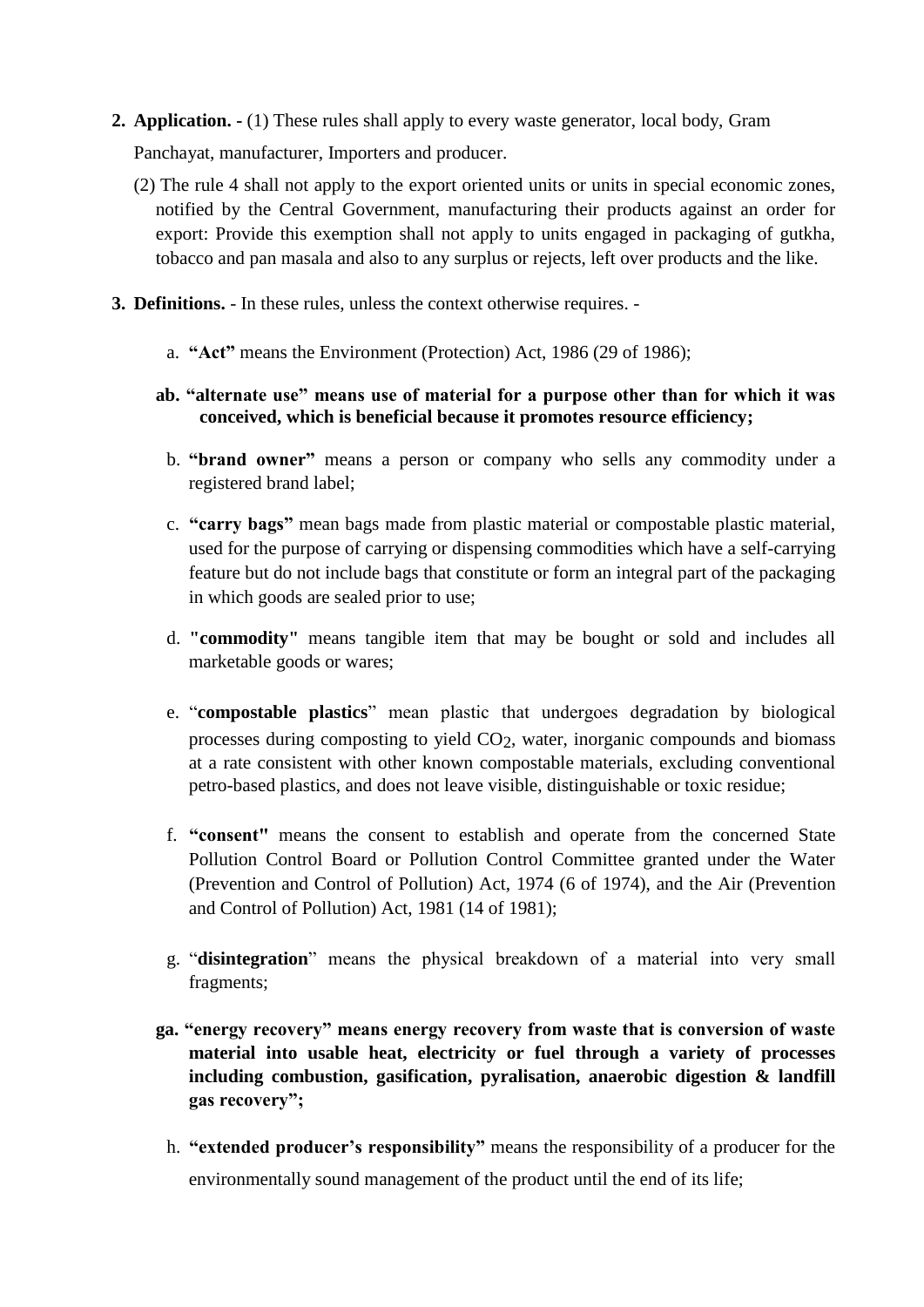- i. **"food-stuffs"** mean ready to eat food products, fast food, processed or cooked food in liquid, powder, solid or semi-solid form;
- j. **"facility"** means the premises used for collection, Storage, recycling, processing and disposal of plastic waste;
- k. **"importer"** means a person who imports or intends to import and holds an Importer Exporter Code number, unless otherwise specifically exempted.
- l. **"institutional waste generator"** means and includes occupier of the institutional buildings such as building occupied by Central Government Departments, State Government Departments, public or private sector companies, hospitals, schools, colleges, universities or other places of education, organisation, academy, hotels, restaurants, malls and shopping complexes;
- m. **"local body"** means urban local body with different nomenclature such as municipal corporation, municipality, nagar palika, nagar nigam, nagar panchayat, municipal council including notified area committee (NAC) and not limited to or any other local body constituted under the relevant statutes such as gram panchayat, where the management of plastic waste is entrusted to such agency;
- n. "**manufacturer"** means and include a person or unit or agency engaged in production of plastic raw material to be used as raw material by the producer.
- o. **"multi-layered packaging"** means any material used or to be used for packaging and having at least one layer of plastic as the main ingredients in combination with one or more layers of materials such as paper, paper board, polymeric materials, metalized layers or aluminium foil, either in the form of a laminate or co-extruded structure;
- p. **"plastic"** means material which contains as an essential ingredient a high polymer such as polyethylene terephthalate, high density polyethylene, Vinyl, low density polyethylene, polypropylene, polystyrene resins, multi-materials like acrylonitrile butadiene styrene, polyphenylene oxide, polycarbonate, Polybutylene terephthalate;
- q. **"plastic sheet"** means Plastic sheet is the sheet made of plastic;
- r. **"plastic waste"** means any plastic discarded after use or after their intended use is over;
- s. **"prescribed authority"** means the authorities specified in rule 12;
- t. **"producer"** means persons engaged in manufacture or import of carry bags or multilayered packaging or plastic sheets or like, and includes industries or individuals using plastic sheets or like or covers made of plastic sheets or multi-layered packaging for packaging or wrapping the commodity;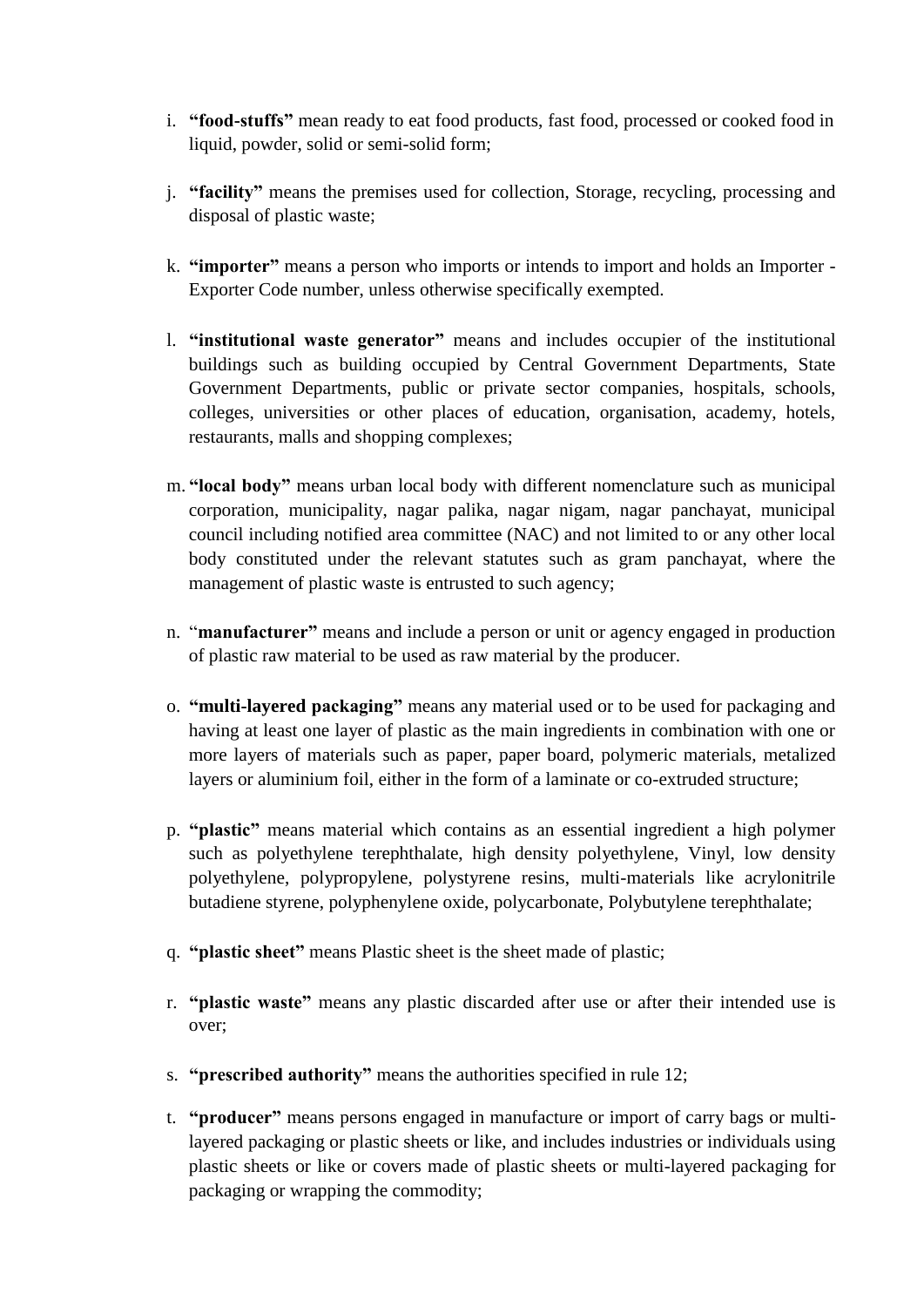- u. **"recycling"** means the process of transforming segregated plastic waste into a new product or raw material for producing new products;
- v. **"registration"** means registration with the State Pollution Control Board or Pollution Control Committee concerned, as the case may be;
- w. **"street vendor"** shall have the same meaning as assigned to it in clause (1) of subsection (1) of Section 2 of the Street Vendors (Protection of Livelihood and Regulation of Street Vending) Act, 2014 (7 of 2014);
- x. **"virgin plastic"** means plastic material which has not been subjected to use earlier and has also not been blended with scrap or waste;
- y. **"waste generator"** means and includes every person or group of persons or institution, residential and commercial establishments including Indian Railways, Airport, Port and Harbour and Defence establishments which generate plastic waste;
- z. **"waste management"** means the collection, storage, transportation reduction, re-use, recovery, recycling, composting or disposal of plastic waste in an environmentally safe manner;
- aa.**"waste pickers"** mean individuals or agencies, groups of individuals voluntarily engaged or authorised for picking of recyclable plastic waste.
- **4. Conditions. (1)-** The manufacture, importer stocking, distribution, sale and use of carry bags, plastic sheets or like, or cover made of plastic sheet and multi-layered packaging, shall be subject to the following conditions, namely:
	- a. Carry bags and plastic packaging shall either be in natural shade which is without any added pigments or made using only those pigments and colorants which are in conformity with Indian Standard: IS 9833:1981 titled as "List of pigments and colorants for use in plastics in contact with foodstuffs, pharmaceuticals and drinking water", as amended from time to time;
	- b. Carry bags made of recycled plastic or products made of recycled plastic shall not be used for storing, carrying, dispensing or packaging ready to eat or drink food stuff';
	- c. Carry bag made of virgin or recycled plastic, shall not be less than fifty microns in thickness;
	- d. Plastic sheet or like, which is not an integral part of multi-layered packaging and cover made of plastic sheet used for packaging, wrapping the commodity shall not be less than fifty microns in thickness except where the thickness of such plastic sheets impair the functionality of the product;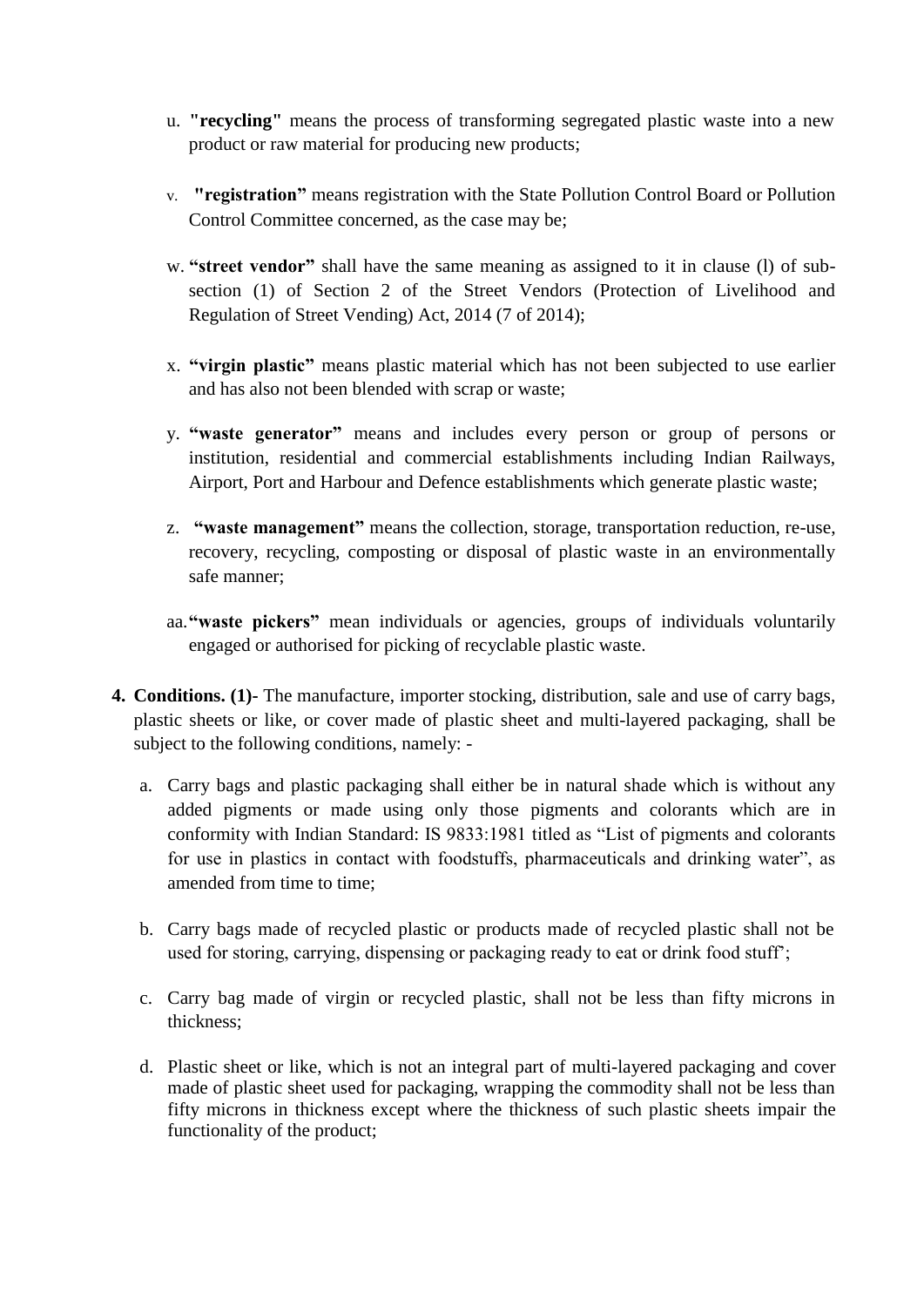- e. The manufacturer shall not sell or provide or arrange plastic to be used as raw material to a producer, not having valid registration from the concerned State Pollution Control Boards or Pollution Control Committee;
- f. Sachets using plastic material shall not be used for storing, packing or selling gutkha, tobacco and pan masala;
- g. Recycling of plastic waste shall conform to the Indian Standard: IS 14534:1998 titled as Guidelines for Recycling of Plastics, as amended from time to time;
- h. The provision of thickness shall not be applicable to carry bags made up of compostable plastic. Carry bags made from compostable plastics shall conform to the Indian Standard: IS 17088:2008 titled as Specifications for Compostable Plastics, as amended from time to time. The manufacturers or seller of compostable plastic carry bags shall obtain a certificate from the Central Pollution Control Board before marketing or selling; and
- i. Plastic material, in any form including Vinyl Acetate Maleic Acid Vinyl Chloride Copolymer, shall not be used in any package for packaging gutkha, pan masala and tobacco in all forms.
- **5. Plastic waste management: -** The plastic waste management by the urban local bodies in their respective jurisdiction shall be as under:
	- a. Plastic waste, which can be recycled, shall be channelized to registered plastic waste recycler and recycling of plastic shall conform to the Indian Standard: IS 14534:1998 titled as Guidelines for Recycling of Plastics, as amended from time to time;
	- b. Local bodies shall encourage the use of plastic waste (preferably the plastic waste which cannot be further recycled) for road construction as per Indian Road Congress guidelines or energy recovery or waste to oil etc. The standards and pollution control norms specified by the prescribed authority for these technologies shall be complied with;
	- c. Thermo set plastic waste shall be processed and disposed of as per the guidelines issued from time to time by the Central Pollution Control Board; and
	- d. The inert from recycling or processing facilities of plastic waste shall be disposed of in compliance with the Solid Waste Management Rules, 2000 or as amended from time to time.
- **6. Responsibility of local body. -** (1) Every local body shall be responsible for development and setting up of infrastructure for segregation, collection, storage, transportation, processing and disposal of the plastic waste either on its own or by engaging agencies or producers.
	- (2) The local body shall be responsible for setting up, operationalisation and co-ordination of the waste management system and for performing the associated functions, namely: -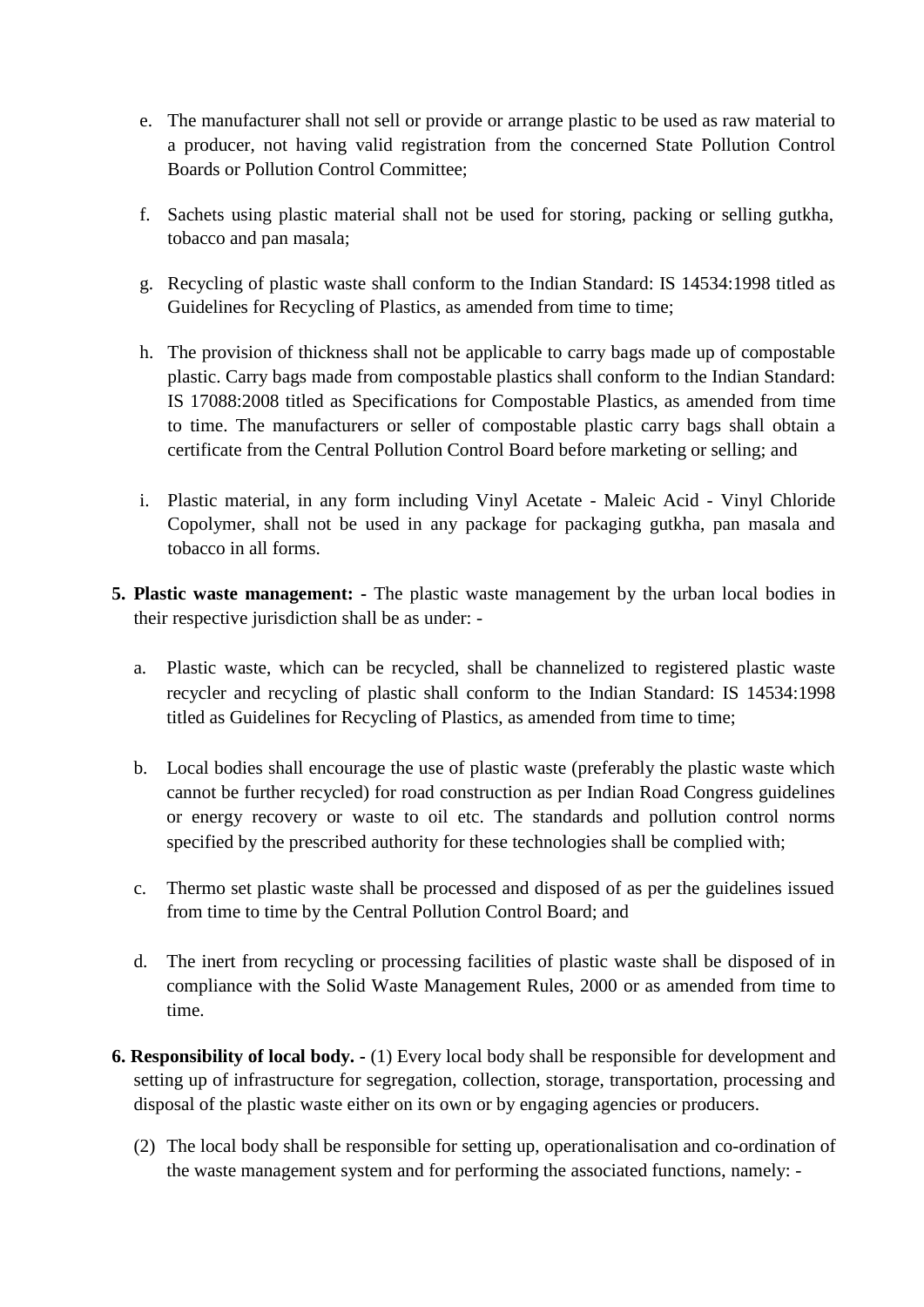- (a) Ensuring segregation, collection, storage, transportation, processing and disposal of plastic waste;
- (b) ensuring that no damage is caused to the environment during this process;
- (c) ensuring channelization of recyclable plastic waste fraction to recyclers;
- (d) ensuring processing and disposal on non-recyclable fraction of plastic waste in accordance with the guidelines issued by the Central Pollution Control Board;
- (e) creating awareness among all stake holders about their responsibilities;
- (f) engaging civil societies or groups working with waste pickers; and
- (g) ensuring that open burning of plastic waste does not take place.
- (3) The local body for setting up of system for plastic waste management shall seek assistance of producers and such system shall be set up within one year from the date of final publication of these rules in the Official Gazette of India;
- (4) The local body to frame bye-laws incorporating the provisions of these rules.
- **7. Responsibility of Gram Panchayat**. Every gram panchayat either on its own or by engaging an agency shall set up, operationalise and co-ordinate for waste management in the rural area under their control and for performing the associated functions, namely,
	- a) ensuring segregation, collection, storage, transportation, plastic waste and channelization of recyclable plastic waste fraction to recyclers having valid registration; ensuring that no damage is caused to the environment during this process;
	- b) creating awareness among all stakeholders about their responsibilities; and
	- c) ensuring that open burning of plastic waste does not take place
- **8. Responsibility of waste generator. -** (1) The waste generator shall.
	- a. Take steps to minimize generation of plastic waste and segregate plastic waste at source in accordance with the Solid Waste Management Rules, 2000 or as amended from time to time;
	- b. Not litter the plastic waste and ensure segregated storage of waste at source and handover segregated waste to urban local body or gram panchayat or agencies appointed by them or registered waste pickers', registered recyclers or waste collection agencies;
- (2) All institutional generators of plastic waste, shall segregate and store the waste generated by them in accordance with the Municipal Solid Waste (Management and Handling) Rules, 2000 notified vide S.O 908(E) dated the 25th September, 2000 under the Act or amendment from time to time and handover segregated wastes to authorized waste processing or disposal facilities or deposition centres either on its own or through the authorized waste collection agency;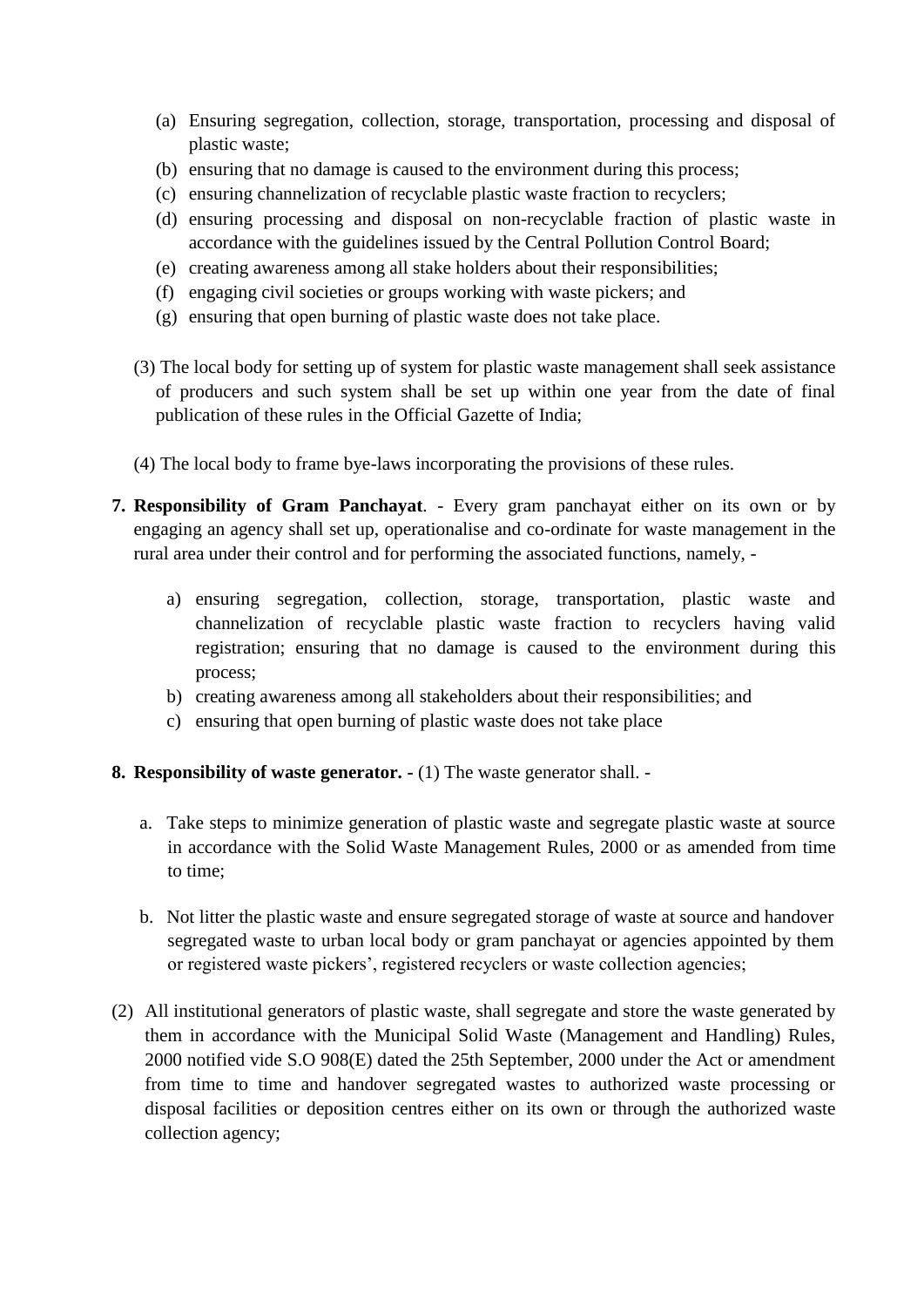- (3) All waste generators shall pay such user fee or charge as may be specified in the bye-laws of the local bodies for plastic waste management such as waste collection or operation of the facility thereof, etc.; and
- (4) Every person responsible for organising an event in open space, which involves service of food stuff in plastic or multi-layered packaging shall segregate and manage the waste generated during such events in accordance with the Municipal Solid Waste (Management and Handling) Rules, 2000 notified vide S.O 908(E) dated the 25th September, 2000 under the Act or amendment from time to time.

## **9. Responsibility of producers**, **Importers and Brand Owners. –**

- 1) The producers, within a period of six months from the date of publication of these rules, shall work out modalities for waste collection system based on Extended Producers Responsibility and involving State Urban Development Departments, either individually or collectively, through their own distribution channel or through the local body concerned;
- 2) Primary responsibility for collection of used multi-layered plastic sachet or pouches or packaging is of Producers, Importers and Brand Owners who introduce the products in the market. They need to establish a system for collecting back the plastic waste generated due to their products. This plan of collection to be submitted to the State Pollution Control Boards while applying for Consent to Establish or Operate or Renewal. The Brand Owners whose consent has been renewed before the notification of these rules shall submit such plan within one year from the date of notification of these rules and implement with two years thereafter;

# 3) **Manufacture and use of multi-layered plastic which is non - recyclable or non energy recoverable or with no alternate use of plastic if any should be phased out in Two years time;**

- 4) The producer, within a period of three months from the date of final publication of these rules in the Official Gazette shall apply to the Pollution Control Board or the Pollution Control Committee, as the case may be, of the States or the Union Territories administration concerned, for grant of registration;
- 5) No producer shall on and after the expiry of a period of Six Months from the date of final publication of these rules in the Official Gazette manufacture or use any plastic or multilayered packaging for packaging of commodities without registration from the concerned State Pollution Control Board or the Pollution Control Committees; and
- 6) Every producer shall maintain a record of details of the person engaged in supply of plastic used as raw material to manufacture carry bags or plastic sheet or like or cover made of plastic sheet or multi-layered packaging.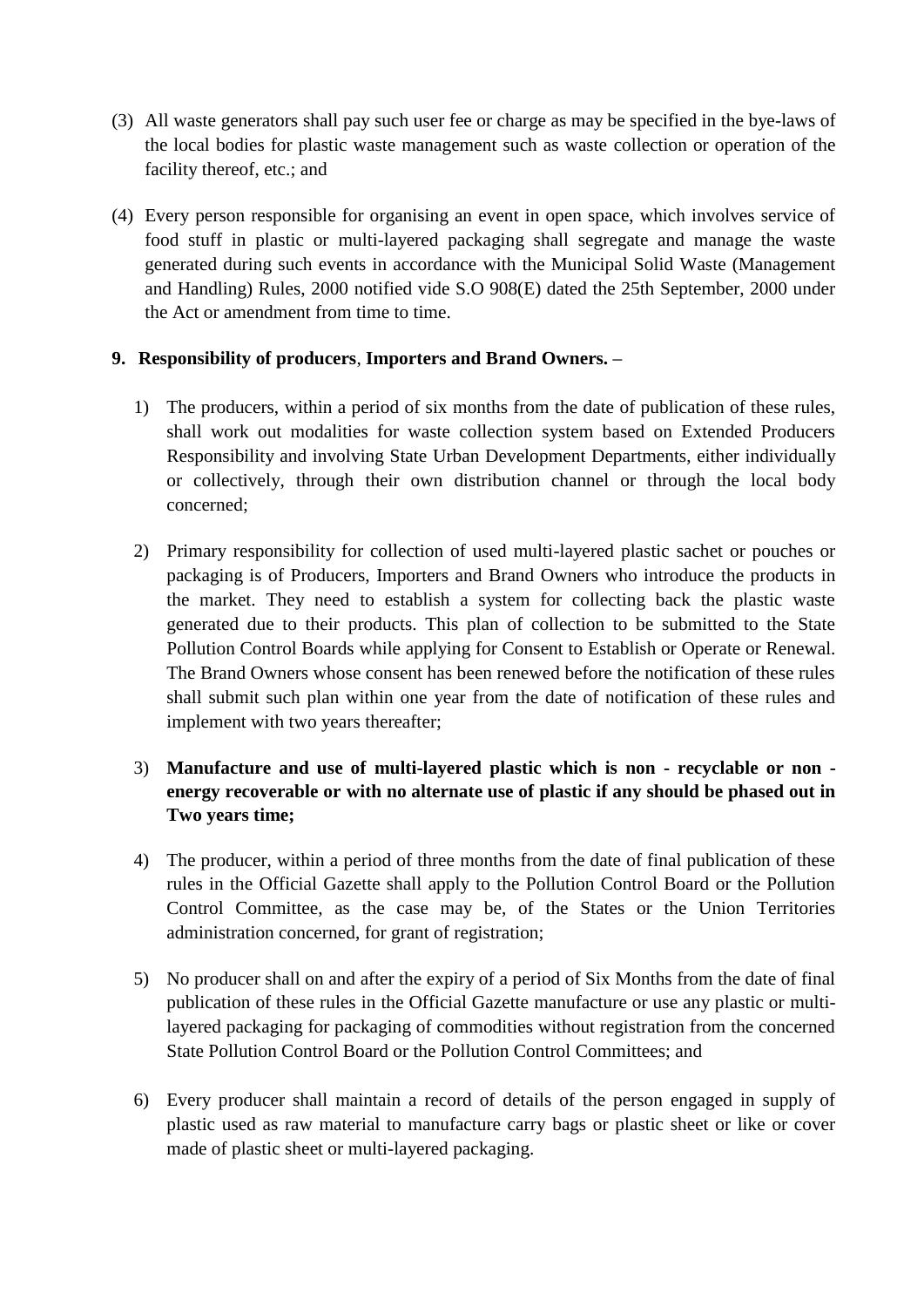- **10. Protocols for compostable plastic materials. -**Determination of the degree of degradability and degree of disintegration of plastic material shall be as per the protocols of the Indian Standards listed in Schedule-I to these rules.
- **11. Marking or labelling**. -(1) Each plastic carry bag and multi-layered packaging shall have the following information printed in English namely,
	- a. name, registration number of the manufacturer and thickness in case of carry bag;
	- b. name and registration number of the manufacturer in case of multi-layered packaging; and
	- c. name and certificate number [Rule 4(h)] in case of carry bags made from compostable plastic
- (2) Each recycled carry bag shall bear a label or a mark "recycled" as shown below and shall conform to the Indian Standard: IS 14534: 1998 titled as "Guidelines for Recycling of Plastics", as amended from time to time;



NOTE: PET-Polyethylene terephthalate, HDPE-High density polyethylene, V-Vinyl (PVC), LDPE- Low density polyethylene, PP-Polypropylene, PS-Polystyrene and Other means all other resins and multi-materials like ABS (Acrylonitrile butadiene styrene), PPO (Polyphenylene oxide), PC (Polycarbonate), PBT (Polybutylene terephalate) etc.

Each carry bag made from compostable plastics shall bear a label "compostable" and shall conform to the Indian Standard: IS or ISO 17088:2008 titled as Specifications for "Compostable Plastics".

## **12. Prescribed authority. –**

- (1) The State Pollution Control Board and Pollution Control Committee in respect of a Union territory shall be the authority for enforcement of the provisions of these rules relating to registration, manufacture of plastic products and multi-layered packaging, processing and disposal of plastic wastes;
- (2) The concerned Secretary-in-charge of Urban Development of the State or a Union Territory shall be the authority for enforcement of the provisions of these rules relating to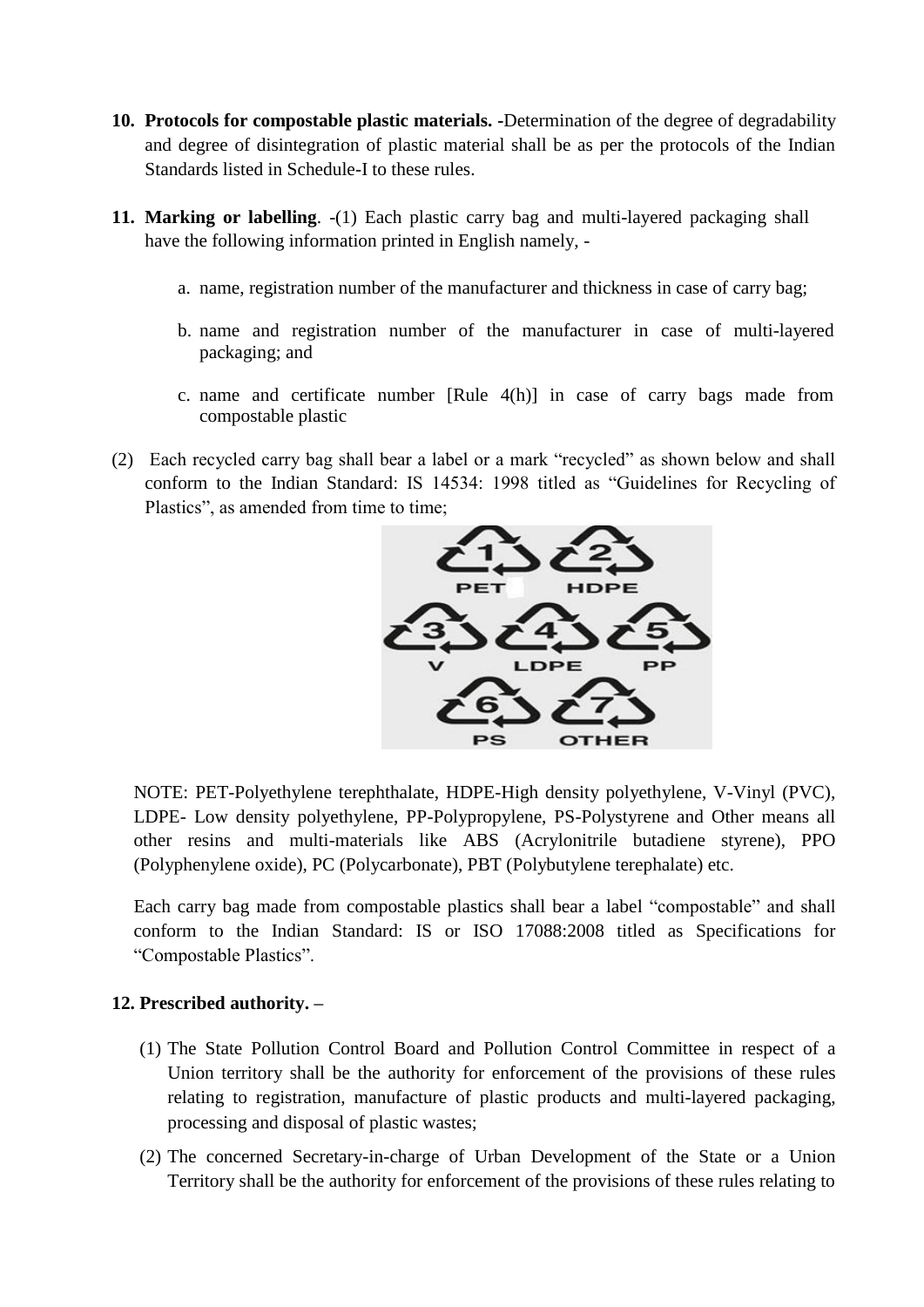waste management by waste generator, use of plastic carry bags, plastic sheets or like, covers made of plastic sheets and multi-layered packaging;

- (3) The concerned Gram Panchayat shall be the authority for enforcement of the provisions of these rules relating to waste management by the waste generator, use of plastic carry bags, plastic sheets or like, covers made of plastic sheets and multi-layered packaging in the rural area of the State or a Union Territory; and
- (4) The authorities referred to in sub-rules (1) to (3) shall take the assistance of the District Magistrate or the Deputy Commissioner within the territorial limits of the jurisdiction of the concerned district in the enforcement of the provisions of these rules.

## **13. Registration of producer, recyclers and manufacturer, -**

- **1.** No person shall manufacture carry bags or recycle plastic bags or multi-layered packaging unless the person has obtained a registration from the State Pollution Control Board or the Pollution Control Committee of the Union Territory concerned, as the case may be, prior to the commencement of production;
- **2. Every producer or brand-owner shall, for the purpose of registration or for renewal of registration, make an application in Form-I to**
	- **i. "The concerned State Pollution Control Board or Pollution Control Committee of the Union territory, if operating one or two States or Union Territories"; or**
	- **ii. "The Central Pollution Control Board, if operating in more than two States or Union Territories".**
- **3.** Every person recycling or processing waste or proposing to recycle or process plastic waste shall make an application to the State Pollution Control Board or the Pollution Control Committee, for grant of registration or renewal of registration for the recycling unit, in Form II.
- 4. Every manufacturer engaged in manufacturer of plastic to be used as raw material by the producer shall make an application to the State Pollution Control Board or the Pollution Control Committee of the Union territory concerned, for the grant of registration or for the renewal of registration, in Form III.
- 5. The State Pollution Control Board or the Pollution Control Committee shall not issue or renew registration to plastic waste recycling or processing units unless the unit possesses a valid consent under the Water (Prevention and Control of Pollution) Act, 1974 (6 of 1974) and the Air (Prevention and Control of Pollution) Act, 1981 (14 of 1981) along with a certificate of registration issued by the District Industries Centre or any other Government agency authorised in this regard.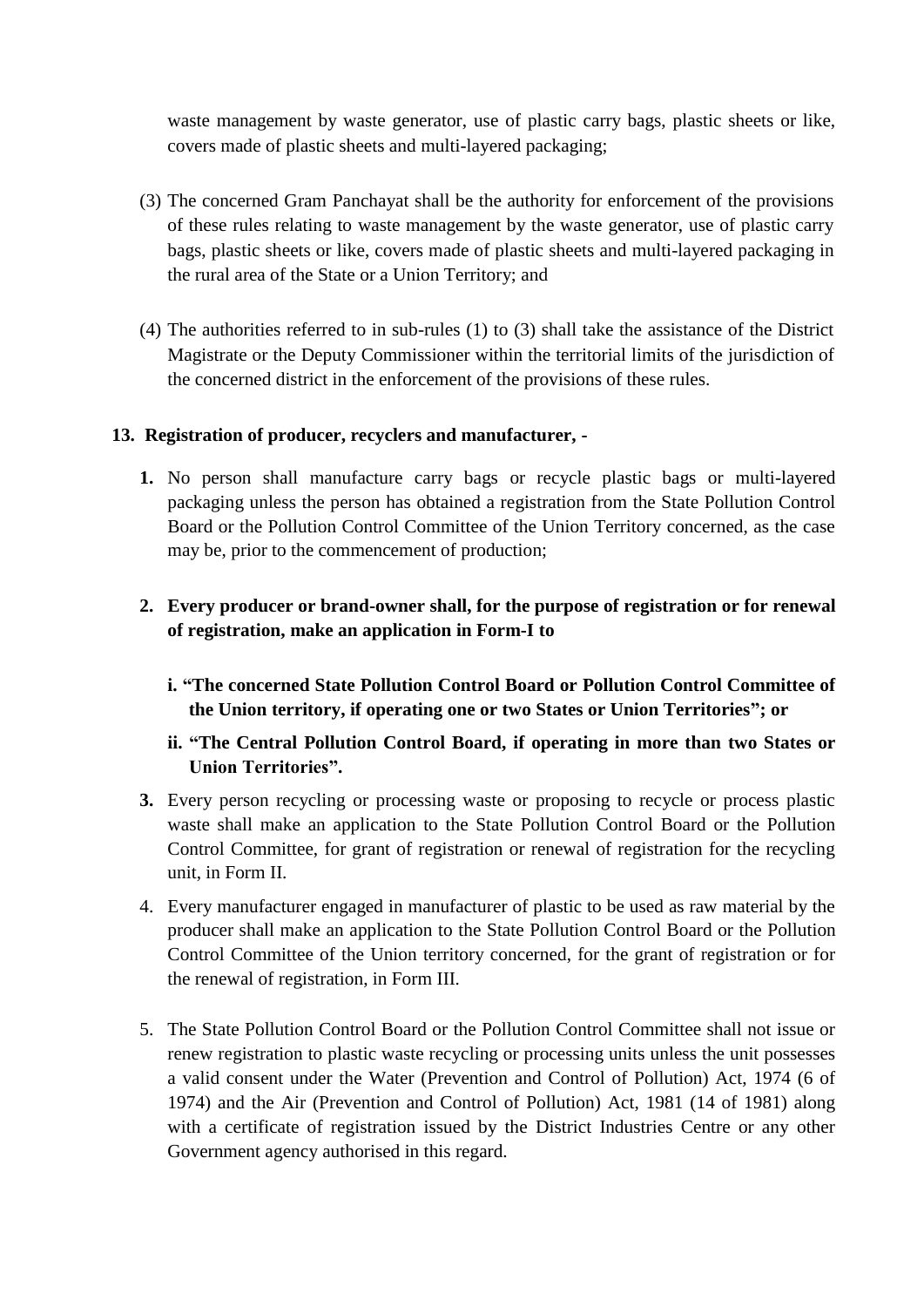- 6. The State Pollution Control Board or the Pollution Control Committee shall not renew registration of producer unless the producer possesses and action plan endorsed by the Secretary in charge of Urban Development of the concerned State or Union Territory for setting of plastic waste management system;
- 7. On receipt of the application complete in all respects for the registration for recycling or processing of plastic waste under sub-rule (3), the State Pollution Control Board may, after such inquiry as it considers necessary and on being satisfied that the applicant possesses appropriate facilities, technical capabilities and equipment to handle plastic waste safely, may grant registration to the applicant on fulfilment of the conditions as may be laid down in terms of registration;
- 8. Every State Pollution Control Board or Pollution Control Committee shall take a decision on the grant of registration within ninety days of receipt of an application which is complete in all respects;
- 9. The registration granted under this rule shall initially be valid for a period of one year, unless revoked, suspended or cancelled and shall subsequently be granted for three years;
- 10. State Pollution Control Board or the Pollution Control Committees shall not revoke, suspend or cancel registration without providing the opportunity of a hearing to the producer or person engaged in recycling or processing of plastic wastes; and
- 11. Every application for renewal of registration shall be made at least one hundred twenty days before the expiry of the validity of the registration certificate.

## **14. Responsibility of retailers and street vendors-**

- 1. Retailers or street vendors shall not sell or provide commodities to consumer in carry bags or plastic sheet or multi-layered packaging, which are not manufactured and labelled or marked, as per prescribed under these rules;
- 2. Every retailers or street vendors selling or providing commodities in, plastic carry bags or multi-layered packaging or plastic sheets or like or covers made of plastic sheets which are not manufactured or labelled or marked in accordance with these rules shall be liable to pay such fines as specified under the bye-laws of the local bodies.

## **15. Shall be deleted, as amended 2018**

**16. State Level Monitoring Committee. - (**1) The State government or the union Territory shall, for the purpose of effective monitoring of implementation of these rules, constitute a State Level Advisory Committee consisting of the following persons, namely; -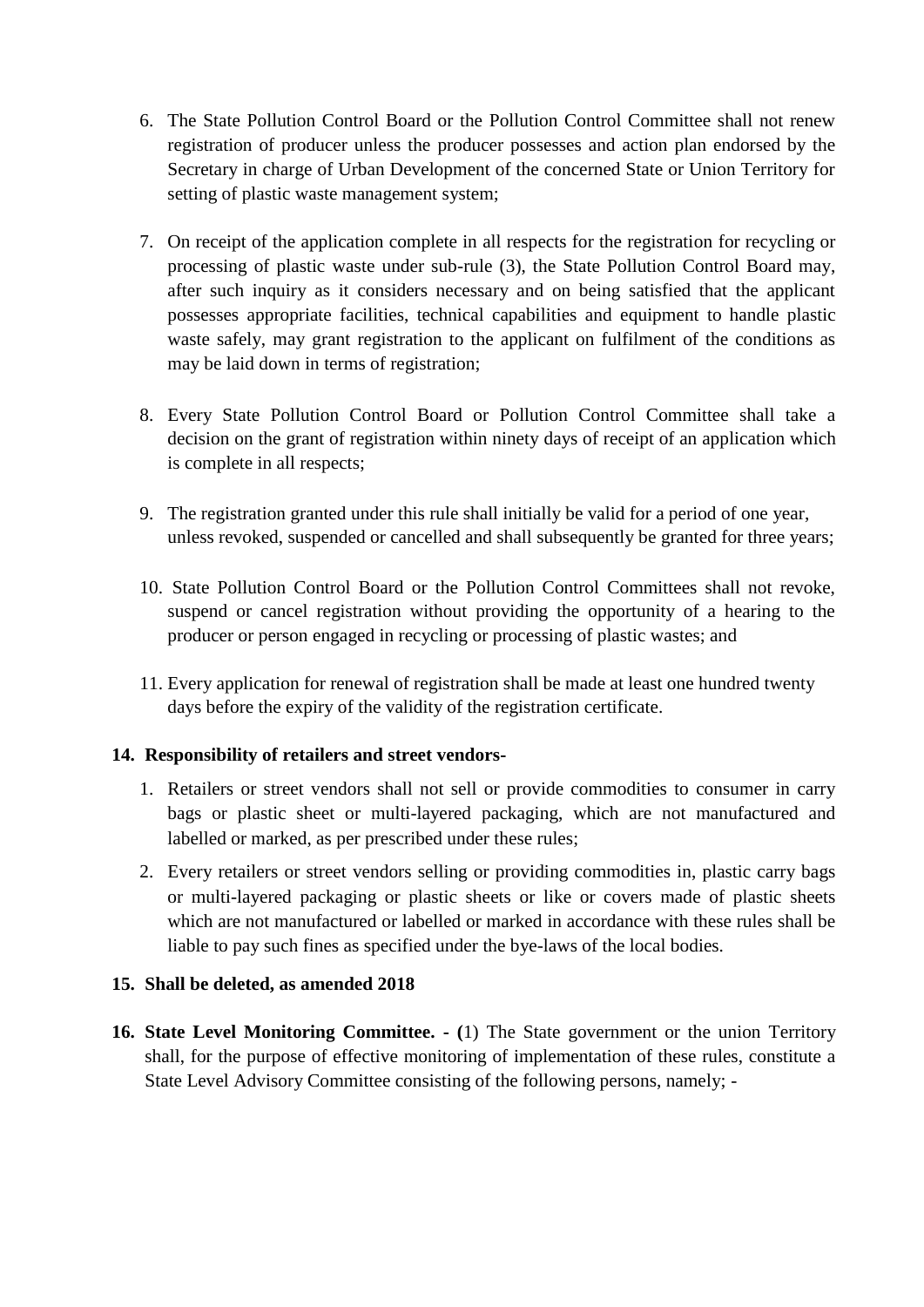| a            | The Secretary, Department of Urban Development                | Chairman,  |
|--------------|---------------------------------------------------------------|------------|
| $\mathbf b$  | Director from State Department of Environment                 | Member,    |
| $\mathbf{C}$ | Member Secretary from State Pollution Control Board           | Member,    |
|              | or Pollution Control Committee                                |            |
| d            | <b>Municipal Commissioner</b>                                 | Member,    |
| e            | One expert from Local Body                                    | Member,    |
| f            | One expert from Non-Governmental involved in Waste Management | Member,    |
| g            | Commissioner, Value Added Tax or his nominee,                 | Member,    |
| $\mathbf h$  | Sales Tax Commissioner or Officer                             | Member,    |
| $\mathbf{i}$ | Representative of Plastic Association, Drug Manufacturers     | Member,    |
|              | <b>Association, Chemical Manufacturers Association</b>        |            |
| $\mathbf{j}$ | One expert from the field of Industry                         | Member,    |
| $\bf k$      | One expert from the field of academic institution             | Member $&$ |
| $\mathbf{l}$ | Director, Municipal Administration                            | Convener   |

The State Level Advisory Body shall meet at least once in Six Month and may invite experts, if it considers necessary.

- **17. Annual reports. –** (1) Every person engaged in recycling or processing of plastic waste shall prepare and submit an annual report in Form-IV to the local body concerned under intimation to the concerned State Pollution Control Board or Pollution Control Committee by the  $30<sup>th</sup>$  April, of every year;
	- (2) Every local body shall prepare and submit an annual report in Form –V to the concerned Secretary-in-charge of the Urban Development Department under intimation to the concerned State Pollution Control Board or Pollution Control Committee by the 30<sup>th</sup> June, every year;
	- (3) Each State Pollution Control Board or Pollution Control Committee shall prepare and submit an annual report in Form VI to the CPCB on the implementation of these rules by the  $31<sup>st</sup>$  July, of every year; and
	- (4) The CPCB shall prepare a consolidated annual report on the use and management of plastic waste and forward it to the Central Government along with its recommendations before the  $31<sup>st</sup>$  August of every year.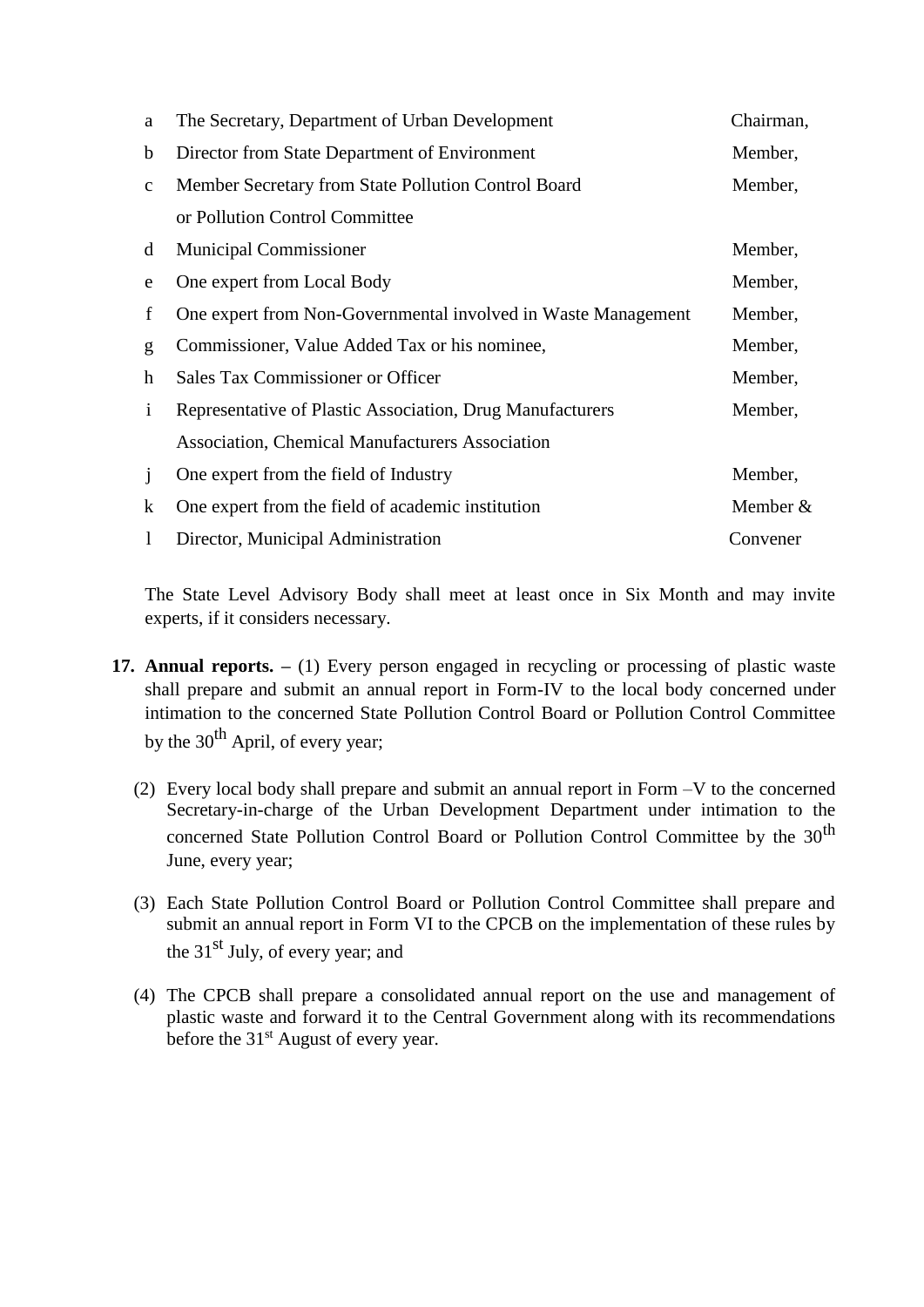# SCHEDULE-I *[See rule 10]*

| 1.               | IS / ISO 14851: 1999 Determination of the ultimate aerobic biodegradability of<br>plastic materials in an aqueous medium-Method by measuring the oxygen<br>demand in a closed Respirometer                                                                                              |
|------------------|-----------------------------------------------------------------------------------------------------------------------------------------------------------------------------------------------------------------------------------------------------------------------------------------|
| 2.               | IS / ISO 14852: 1999 Determination of the ultimate aerobic biodegradability of<br>plastic materials in an aqueous medium-Method by analysis of evolved carbon<br>dioxide                                                                                                                |
| $\overline{3}$ . | IS / ISO 14853: 2005 Plastics- Determination of the ultimate anaerobic<br>biodegradation of plastic materials in an aqueous system-Method by<br>measurement of biogas production                                                                                                        |
| $\overline{4}$ . | IS /ISO 14855-1: 2005 Determination of the ultimate aerobic biodegradability<br>of plastic materials under controlled composting conditions-Method by<br>analysis of evolved carbon dioxide (Part-1 General method)                                                                     |
| $\overline{5}$ . | IS / ISO 14855-2: 2007 Determination of the ultimate aerobic biodegradability<br>of plastic materials under controlled composting conditions-Method by<br>analysis of evolved carbon dioxide (Part-2: Gravimetric measurement of<br>carbon dioxide evolved in a laboratory- scale test) |
| 6.               | IS / ISO 15985: 2004 Plastics- Determination of the ultimate anaerobic<br>biodegradation and disintegration under high-solids anaerobic digestion<br>conditions- Methods by analysis of released biogas                                                                                 |
| 7.               | IS /ISO 16929: 2002 Plastics- Determination of degree of disintegration of<br>plastic materials under defined composting conditions in a pilot - scale test                                                                                                                             |
| 8.               | IS / ISO 17556: 2003 Plastics- Determination of ultimate aerobic<br>biodegradability in soil by measuring the oxygen demand in a Respirometer or<br>the amount of carbon dioxide evolved                                                                                                |
| 9.               | IS / ISO 20200:2004 Plastics- Determination of degree of disintegration of<br>plastic materials under simulated composting conditions in a laboratory - scale<br>Test.                                                                                                                  |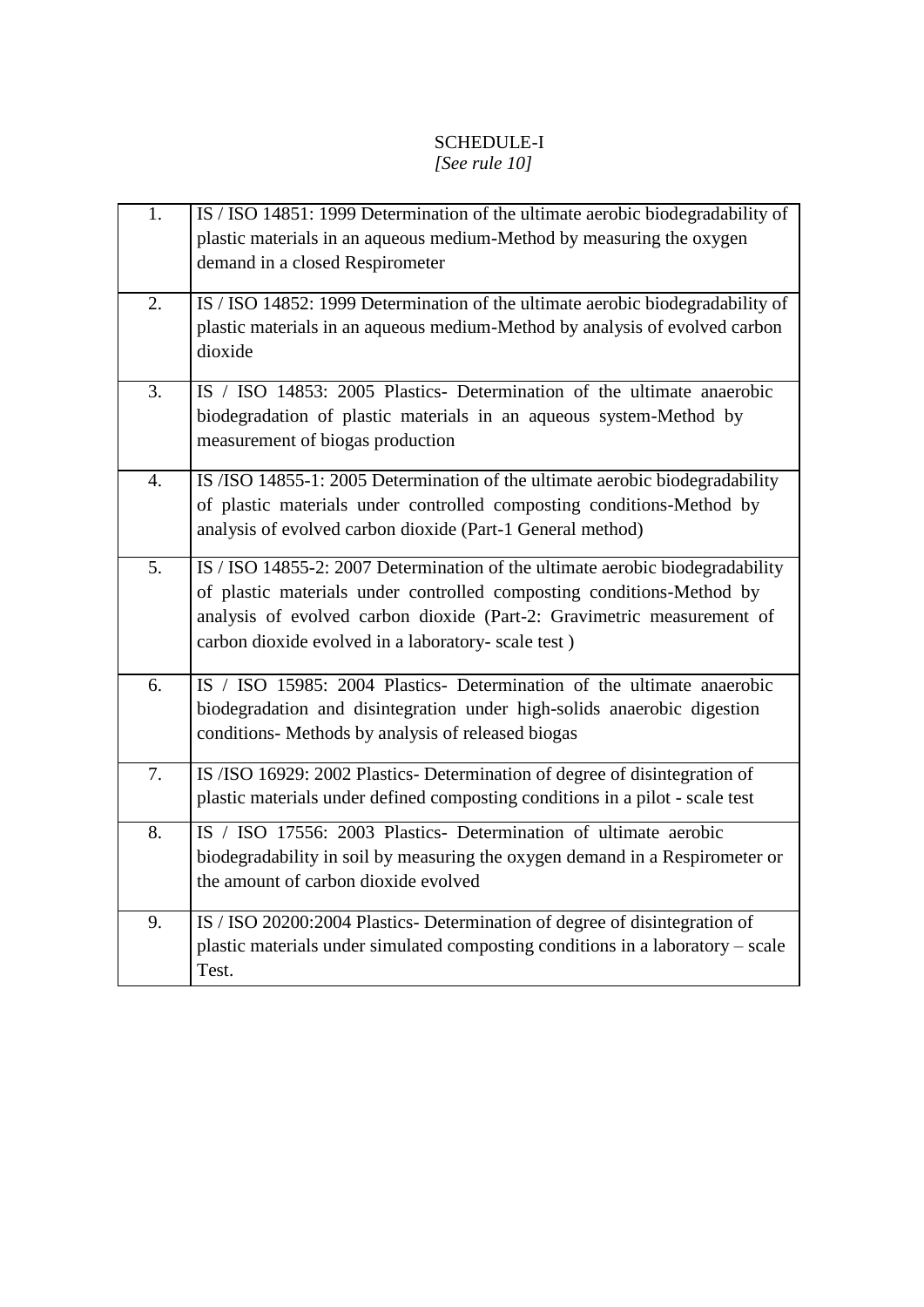### **FORM - I**

### *[See rules 13 (2)]*

### **APPLICATION FOR REGISTRATION FOR PRODUCERS or BRAND OWNERS**

From: ..........................................

…………………………… ……………………………. (Name and full address of the occupier)

To

The Member Secretary,

.............………. Pollution Control Board or Pollution Control Committee

…………………………………. …………………………………….

Sir,

I /We hereby apply for registration under rule 9 of the Plastic Waste Management Rules, 2016, as amended 2018.

### **I-PRODUCERS**

| S. No  | <b>PART - A (GENERAL)</b>                                                        |                    |
|--------|----------------------------------------------------------------------------------|--------------------|
| 1      | a. Name and location of the unit                                                 |                    |
|        | b. Address and Contact number                                                    |                    |
|        | c. Registration required for manufacturing of:                                   |                    |
|        | (i) Carry bags;                                                                  |                    |
|        | (a) petro-based,                                                                 |                    |
|        | (b) Compostable                                                                  |                    |
|        | (ii) Multi-layered plastics                                                      |                    |
|        | d. Manufacturing capacity                                                        |                    |
|        | e. In case of renewal, previous registration number and date of registration     |                    |
| 2      | Is the unit registered with the District Industries Centre of the State          |                    |
|        | Government or Union territory? If yes, attach a copy.                            |                    |
| 3(a)   | Total capital invested on the project                                            |                    |
| (b)    | Year of commencement of production                                               |                    |
| 4(a)   | List and quantum of products and by-products                                     |                    |
| (b)    | List and quantum of raw materials used                                           |                    |
| 5      | Furnish a flow diagram of manufacturing process showing input and output         |                    |
|        | in terms of products and waste generated including for captive power             |                    |
|        | generation and water.                                                            |                    |
| 6      | Status of compliance with these rules-Thickness - fifty microns (Yes/No)         |                    |
|        | PART - B (PERTAINING TO LIQUID EFFLUENT AND GASEOUS EMISSIONS)                   |                    |
| 7      | Does the unit have a valid consent under the Water (Prevention and control of    |                    |
|        | Pollution) Act, 1974?                                                            |                    |
|        | If yes, attach a copy.                                                           |                    |
| 8      | Does the unit have a valid consent under the Air (Prevention and control of      |                    |
|        | Pollution) Act, 1981?                                                            |                    |
|        | If yes, attach a copy.                                                           |                    |
|        | PART - C (PERTAINING TO WASTE)                                                   |                    |
| 9      | Solid Wastes or rejects:                                                         |                    |
|        | Total quantum of waste generated<br>a)                                           |                    |
|        | Mode of storage within the plant<br>b)                                           |                    |
|        | Provision made for disposal of wastes<br>c)                                      |                    |
| 10     | Attach or Provide list of person supplying plastic to be used as raw material to |                    |
|        | manufacture carry bags or plastic sheet of like or multi-layered packaging       |                    |
| 11     | Attach or provide list of personnel or Brand Owners to whom the                  |                    |
|        | products will be supplied                                                        |                    |
| 12     | Action plan on collecting back the plastic wastes                                |                    |
| Date:  |                                                                                  | Name and Signature |
| Place: |                                                                                  | Designation        |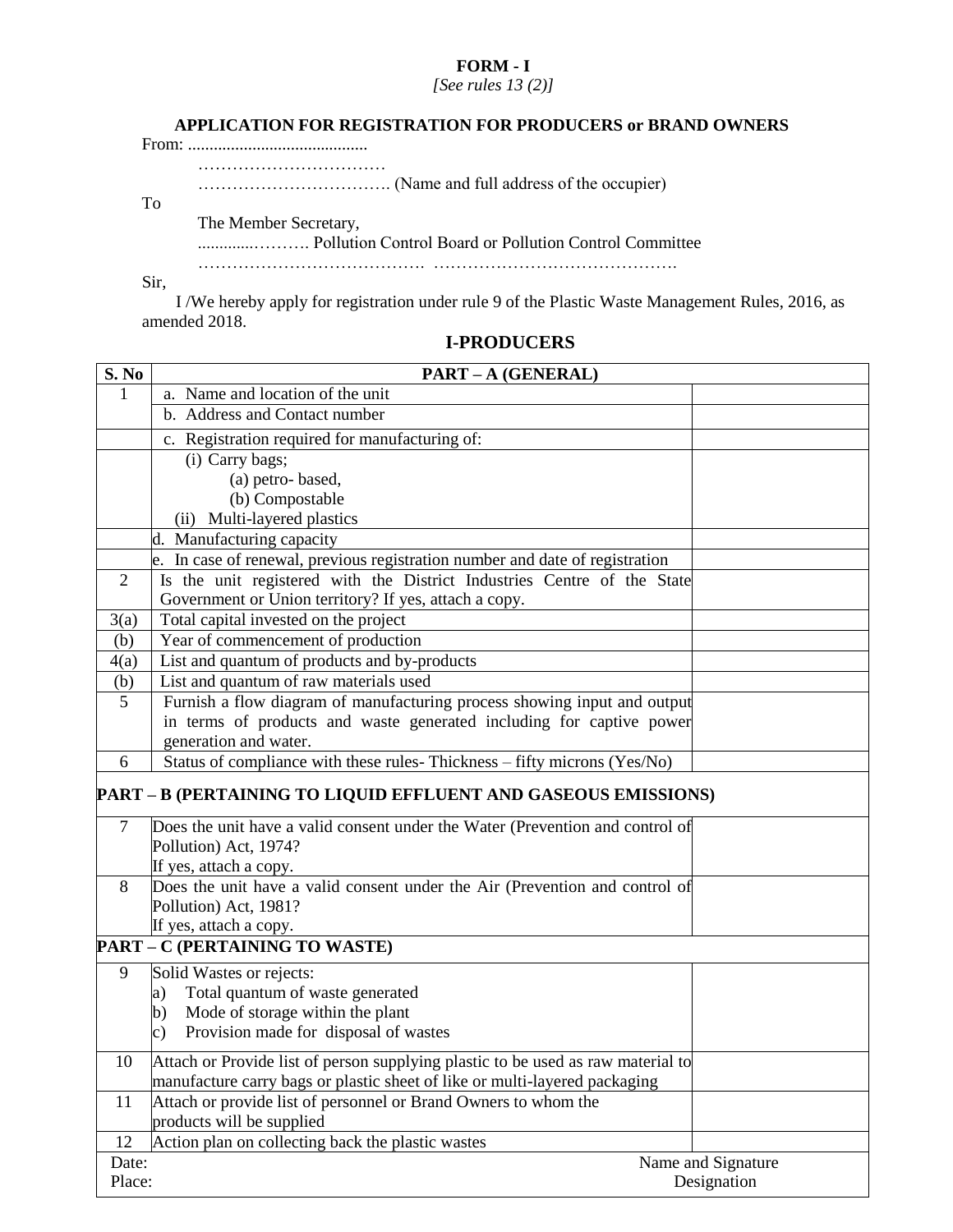## **II - BRAND OWNERS**

| S. No          | <b>PART - A (GENERAL)</b>                                      |                    |
|----------------|----------------------------------------------------------------|--------------------|
| 1              | Name, Address and Contact number                               |                    |
| $\overline{2}$ | In case of renewal, previous registration number and date of   |                    |
|                | registration                                                   |                    |
| 3              | Is the unit registered with the District Industries Centre of  |                    |
|                | the State Government or Union territory? If yes, attach a      |                    |
|                | copy                                                           |                    |
| 4(a)           | Total capital invested on the project.                         |                    |
| (b)            | Year of commencement of production                             |                    |
| 5(a)           | List and quantum of products by-products                       |                    |
| (b)            | List and quantum of raw materials used                         |                    |
|                | PART - B (PERTAINING TO LIQUID EFFLUENT AND GASEOUS EMISSIONS) |                    |
| 6              | Does the unit have a valid consent under the Water             |                    |
|                | (Prevention and control of Pollution) Act, 1974?               |                    |
|                | If yes, attach a copy.                                         |                    |
| $\tau$         | Does the unit have a valid consent under the Air (Prevention   |                    |
|                | and control of Pollution) Act, 1981?                           |                    |
|                | If yes, attach a copy.                                         |                    |
|                | <b>PART - C (PERTAINING TO WASTE)</b>                          |                    |
| 8              | Solid Wastes or rejects:                                       |                    |
|                | a) Total quantum of waste generated                            |                    |
|                | Mode of storage within the plant<br>b)                         |                    |
|                | Provision made for disposal of wastes<br>$\mathbf{c})$         |                    |
| 9              | Attach or Provide list of person supplying plastic material    |                    |
| 10             | Action plan on collecting back the plastic wastes              |                    |
|                |                                                                |                    |
| Date:          |                                                                | Name and Signature |
| Place:         |                                                                | Designation        |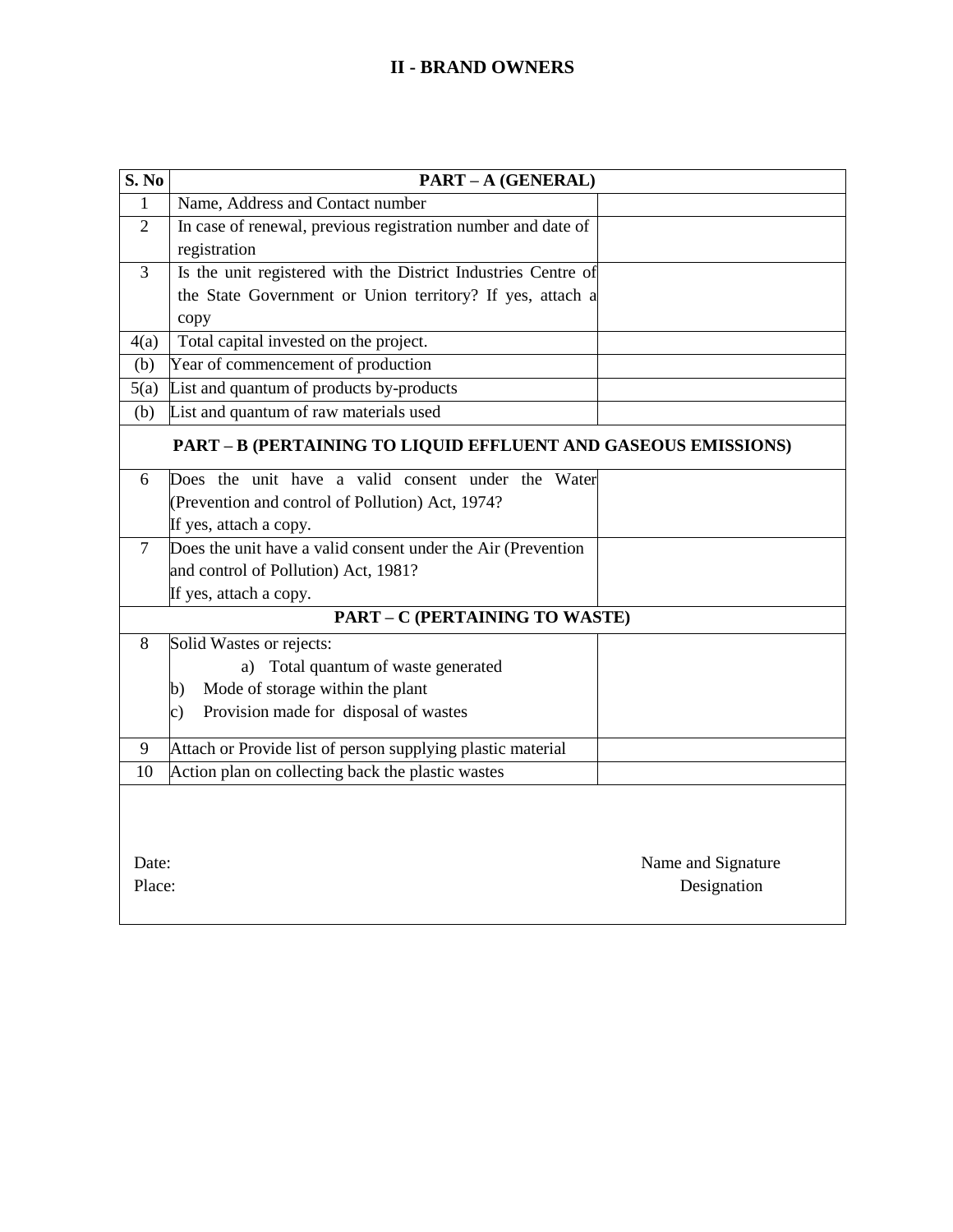# **FORM – II**

#### *[SEE RULE 13 (3)]*

# **Application Form for Registration of Units Engaged in Processing or Recycling of Plastic Waste**

| 1              | Name and Address of the unit                                                                                                                                                                            |                          |                                      |                                                   |      |
|----------------|---------------------------------------------------------------------------------------------------------------------------------------------------------------------------------------------------------|--------------------------|--------------------------------------|---------------------------------------------------|------|
| $\sqrt{2}$     | Contact person with designation, Tel./Fax /email                                                                                                                                                        |                          |                                      |                                                   |      |
| $\overline{3}$ | Date of commencement                                                                                                                                                                                    |                          |                                      |                                                   |      |
| $\overline{4}$ | No. of workers (including contract labour)                                                                                                                                                              |                          |                                      |                                                   |      |
| 5              | <b>Consent Validity</b>                                                                                                                                                                                 | a.                       |                                      | Water (Prevention & Control of Pollution)         |      |
|                |                                                                                                                                                                                                         |                          | Act, 1974;                           |                                                   |      |
|                |                                                                                                                                                                                                         |                          | Valid up to                          |                                                   |      |
|                |                                                                                                                                                                                                         |                          |                                      | b. Air (Prevention & Control of Pollution) Act,   |      |
|                |                                                                                                                                                                                                         |                          | 1981;                                |                                                   |      |
|                |                                                                                                                                                                                                         |                          | Valid up to _                        |                                                   |      |
|                |                                                                                                                                                                                                         |                          |                                      | c. Authorization; valid up to                     |      |
| 6              | <b>Manufacturing Process</b>                                                                                                                                                                            |                          |                                      | Please attach a flow diagram of the manufacturing |      |
|                |                                                                                                                                                                                                         |                          |                                      | process flow diagram for each product.            |      |
| $\overline{7}$ | and installed capacity of production<br>Products<br>(MTA)                                                                                                                                               |                          | Products                             | Installed capacity                                |      |
| 8              | Waste Management:                                                                                                                                                                                       | S. No.                   | Type                                 | Category                                          | Qty. |
|                | a. Waste generation in processing plastic-waste                                                                                                                                                         | i                        |                                      |                                                   |      |
|                |                                                                                                                                                                                                         | $\overline{\textbf{ii}}$ |                                      |                                                   |      |
|                | b. Waste Collection and transportation (attach                                                                                                                                                          |                          |                                      |                                                   |      |
|                | details)                                                                                                                                                                                                |                          |                                      |                                                   |      |
|                | c. Waste Disposal details                                                                                                                                                                               | S. No.                   | <b>Type</b>                          | Category                                          | Qty. |
|                |                                                                                                                                                                                                         | $\mathbf{i}$             |                                      |                                                   |      |
|                | d. Provide details of the disposal facility, whether<br>the facility is authorized by SPCB or PCC                                                                                                       |                          |                                      |                                                   |      |
|                | e. Please attach analysis report of characterization<br>of waste generated (including leachate test if<br>applicable)                                                                                   |                          |                                      |                                                   |      |
| 9              | Details of plastic waste proposed<br>be<br>to<br>acquired through sale, auction, contract or import,                                                                                                    | $\mathbf{i}$ .<br>ii.    | Name<br>Quantity required /year      |                                                   |      |
|                | as the case may be, for use as raw material                                                                                                                                                             |                          |                                      |                                                   |      |
| 10             | Occupational safety and health aspects                                                                                                                                                                  |                          | Please provide details of facilities |                                                   |      |
| 11             | <b>Pollution Control Measures</b>                                                                                                                                                                       |                          |                                      |                                                   |      |
|                | Whether the unit has adequate pollution controll if Yes, please furnish details<br>systems or equipment to meet the standards of<br>emission or effluents.                                              |                          |                                      |                                                   |      |
|                | Whether unit is in compliance with conditions<br>laid down in the said rules.                                                                                                                           |                          |                                      | Yes/No                                            |      |
|                | Whether conditions exist or are likely to exist of<br>the material being handled or processed posing<br>adverse immediate or delayed impacts on the<br>environment.                                     |                          |                                      | Yes/No                                            |      |
|                | Whether conditions exist (or are likely to exist) of<br>the material being handled or processed by any<br>means capable of yielding another material (e.g.<br>leachate) which may possess eco-toxicity. |                          |                                      | Yes/No                                            |      |
| 12             | Any other relevant information including fire<br>or accident mitigative measures                                                                                                                        |                          |                                      |                                                   |      |
| 13             | List of enclosures as per rule                                                                                                                                                                          |                          |                                      |                                                   |      |
|                |                                                                                                                                                                                                         |                          |                                      |                                                   |      |
| Date:          |                                                                                                                                                                                                         |                          |                                      | Name and Signature                                |      |
| Place:         |                                                                                                                                                                                                         |                          |                                      | Designation                                       |      |
|                |                                                                                                                                                                                                         |                          |                                      |                                                   |      |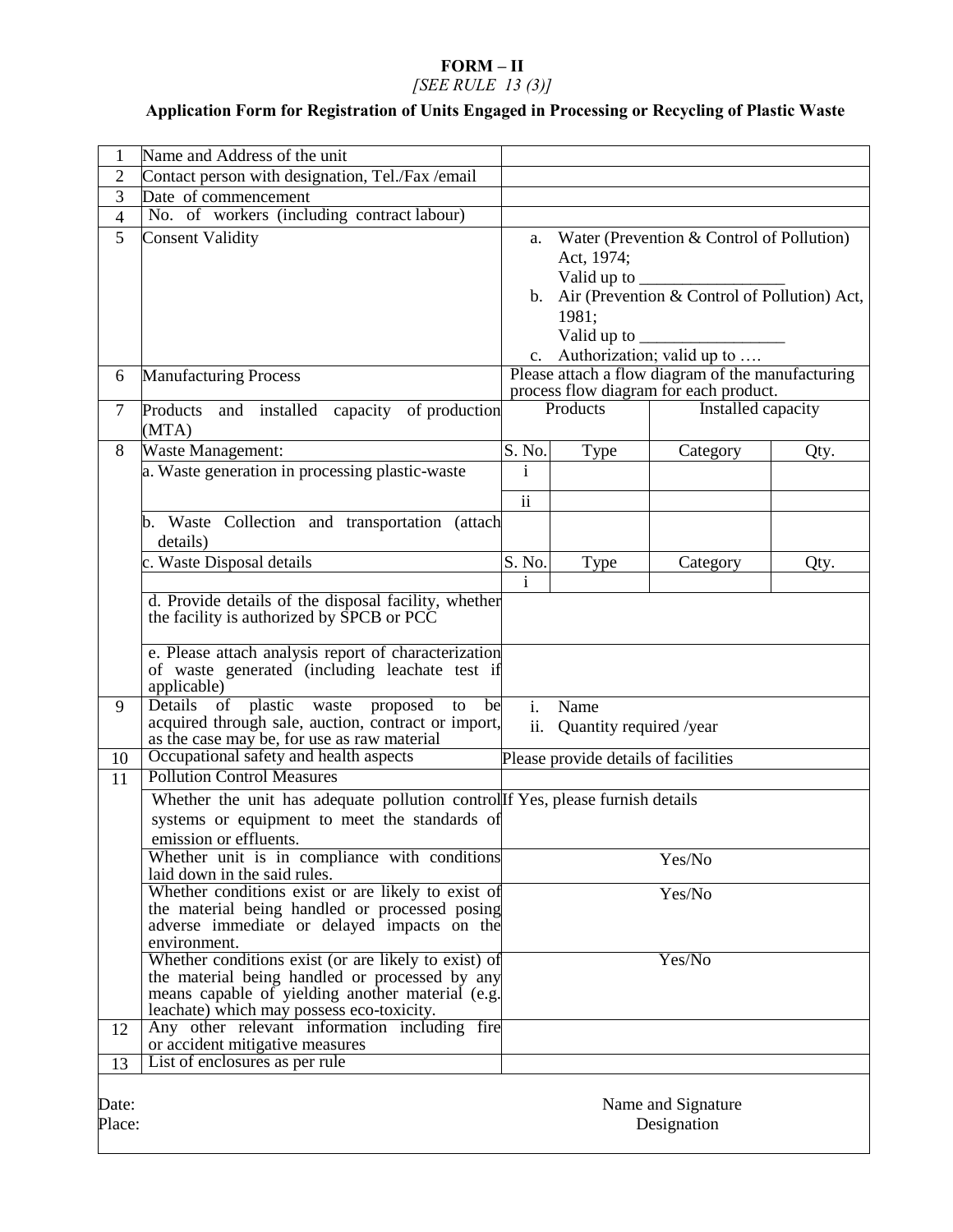### **FORM - III**

# *[SEE RULES 13(4)]*

### **APPLICATION FOR REGISTRATION FOR MANUFACTURERS OF PLASTIC RAW MATERIALS**

From: ..........................................

…………………………… …………………………….(Name and full address of the occupier)

To

The Member Secretary,

.............………. Pollution Control Board or Pollution Control Committee

……………………………………. …………………………………….

Sir,

I/We hereby apply for registration under the Plastic Waste Management Rules, 2011

|                 | $PART-A$<br><b>GENERAL</b>                                                                                                   |                                   |
|-----------------|------------------------------------------------------------------------------------------------------------------------------|-----------------------------------|
| 1.(a)           | Name and location of the unit                                                                                                |                                   |
| (b)             | Address of the unit                                                                                                          |                                   |
| (c)             | In case of renewal, previous registration number and<br>date of<br>registration                                              |                                   |
| 2.              | Is the unit registered with the DIC or DCSSI of the<br><b>State</b><br>Government or Union Territory? If yes, attach a copy. |                                   |
| 3(a)            | Total capital invested on the project                                                                                        |                                   |
| (b)             | Year of commencement of production                                                                                           |                                   |
| (c)             | List of producers and quantum of raw materials<br>supplied to<br>producers                                                   |                                   |
| Date:<br>Place: |                                                                                                                              | Name and Signature<br>Designation |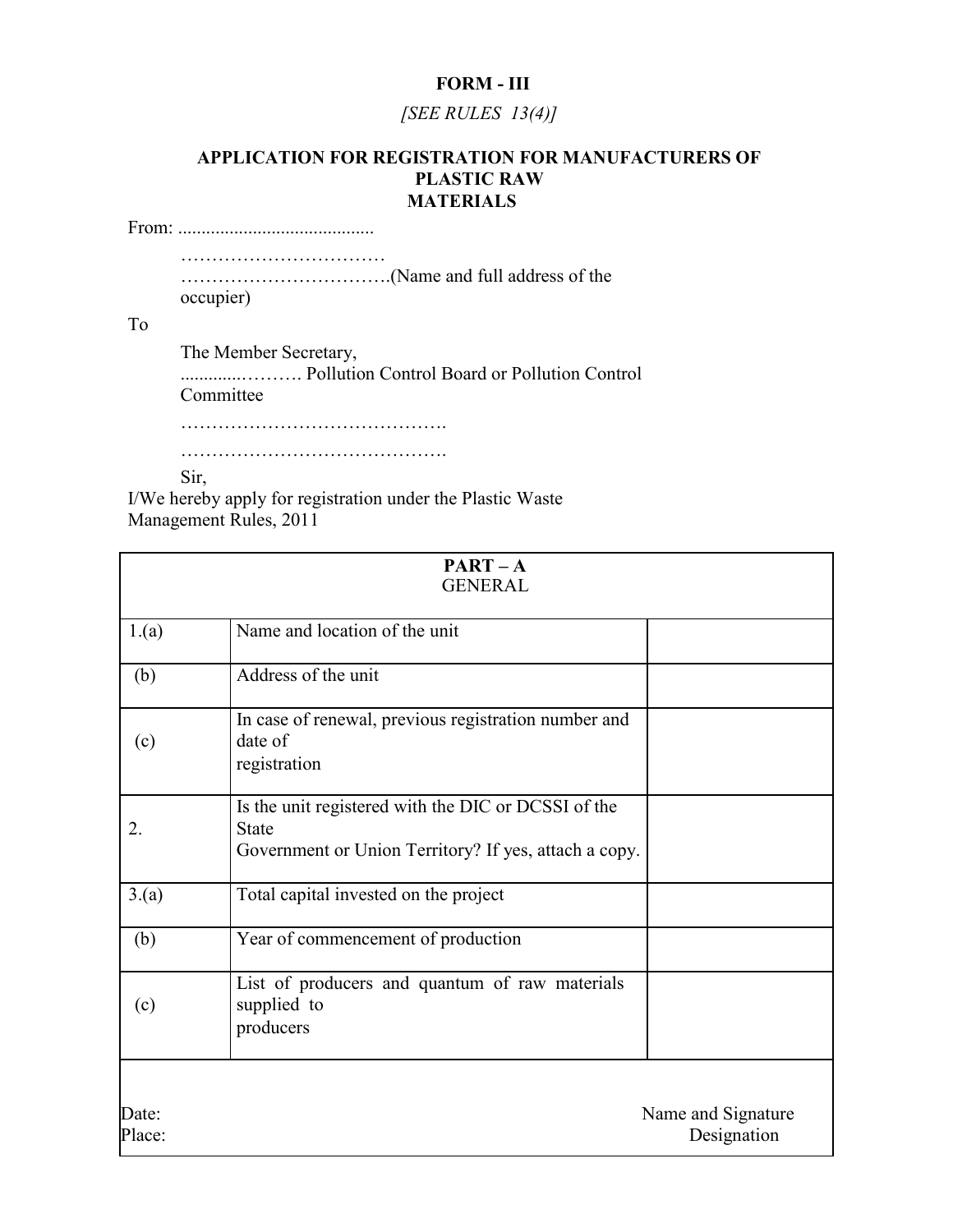## **Form - IV**

## *[SEE RULES 17 (1)]*

## **FORMAT OF ANNUAL REPORT BY OPERATOR OF PLASTIC WASTE PROCESSING OR**

# **RECYCLING FACILITY TO THE LOCAL BODY**

## **Period of Reporting:**

| (1)              | Name and Address of operator of the facility                                                                                                   |                       |
|------------------|------------------------------------------------------------------------------------------------------------------------------------------------|-----------------------|
| (2)              | Name of officer in-charge of the facility<br>(Telephone/Fax/Mobile/ E-mail)                                                                    |                       |
| (3)              | Capacity:                                                                                                                                      |                       |
| (4)              | Technologies used for management of plastic<br>waste:                                                                                          |                       |
| $\overline{(5)}$ | Quantity of plastic waste received during the<br>year being<br>reported upon along with the source                                             |                       |
| (6)              | Quantity of plastic waste processed (in tons):<br>- Plastic waste recycled(in tons)<br>- Plastic waste processed (in tons)<br>- Used (in tons) |                       |
| (7)              | Quantity of inert or rejects sent for final<br>disposal to landfill<br>sites:                                                                  |                       |
| (8)              | Details of land fill facility to which inert or rejects<br>were sent for final disposal: - Address -<br>Telephone                              |                       |
| $\overline{(9)}$ | Attach status of compliance to environmental<br>conditions, if any specified during grant of Consent<br>or registration                        |                       |
| Dated:<br>Place: |                                                                                                                                                | Signature of Operator |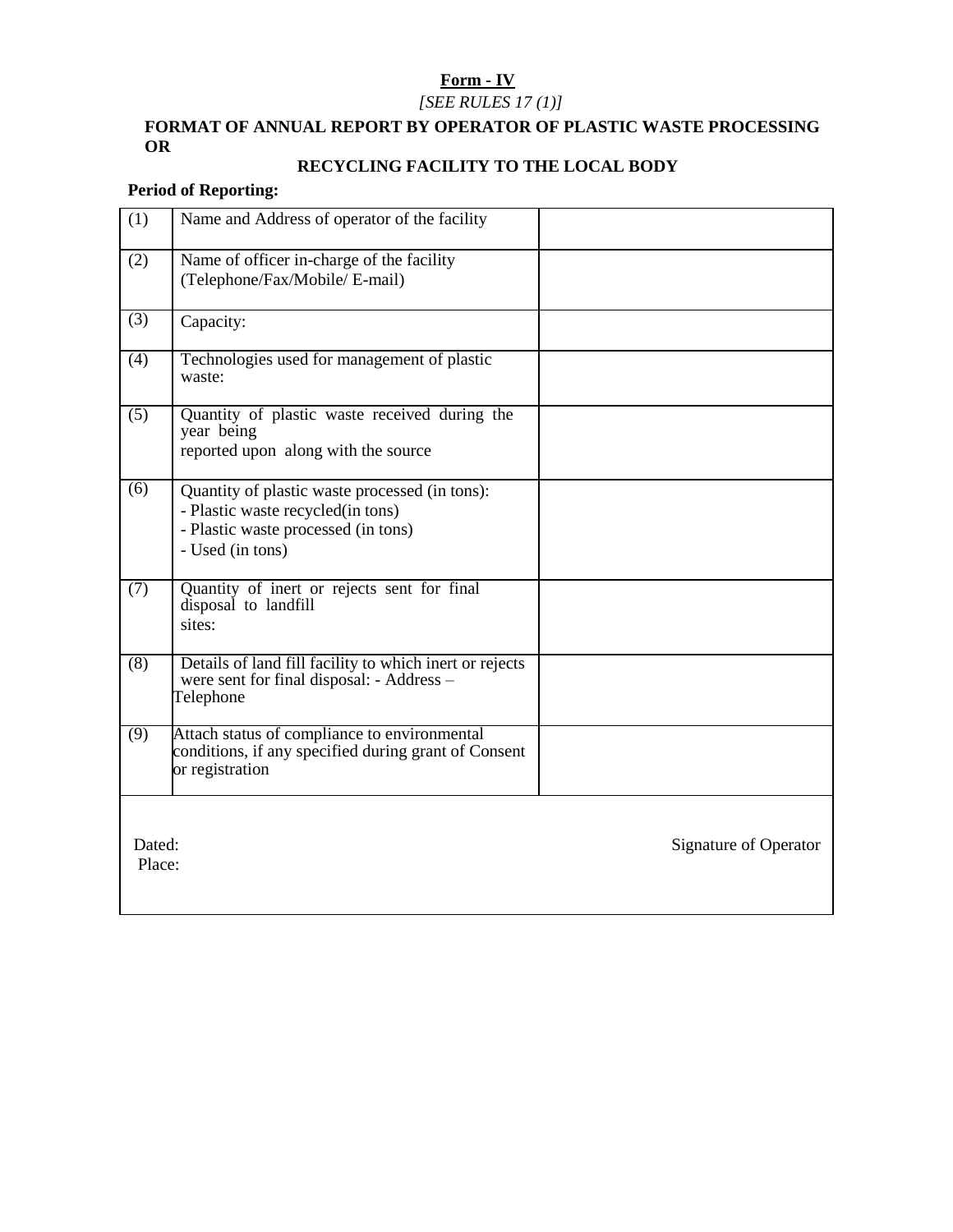#### **Form - V**

*[SEE RULES 17(2)]*

# **FORMAT FOR ANNUAL REPORT ON PLASTIC WASTE MANAGEMENT TO BE SUBMITTED BY THE LOCAL BODY**

### **Period of Reporting:**

| (1)  | Name of the City or Town and State:                                                                                                                            |  |
|------|----------------------------------------------------------------------------------------------------------------------------------------------------------------|--|
| (2)  | Population                                                                                                                                                     |  |
| (3)  | Area in sq. kilometres                                                                                                                                         |  |
| (4)  | Name & Address of Local body                                                                                                                                   |  |
|      | Telephone No.                                                                                                                                                  |  |
|      | Fax No.                                                                                                                                                        |  |
|      | E-mail:                                                                                                                                                        |  |
| (5)  | Total Numbers of the wards in the area under jurisdiction                                                                                                      |  |
| (6)  | Total Numbers of Households in the area under jurisdiction                                                                                                     |  |
| (7)  | Number of households covered by door to door collection                                                                                                        |  |
|      | Total number of commercial establishments and Institutions in the area                                                                                         |  |
| (8)  | under                                                                                                                                                          |  |
|      | jurisdiction                                                                                                                                                   |  |
|      | -Commercial establishments                                                                                                                                     |  |
|      | - Institutions                                                                                                                                                 |  |
| (9)  | Number of commercial establishments and Institutions covered by door to<br>door                                                                                |  |
|      | collection                                                                                                                                                     |  |
|      | -Commercial establishments                                                                                                                                     |  |
|      | - Institutions                                                                                                                                                 |  |
|      | Summary of the mechanisms put in place for management of plastic waste in the                                                                                  |  |
| (10) | area                                                                                                                                                           |  |
|      | under jurisdiction along with the details of agencies involved in door to                                                                                      |  |
|      | door                                                                                                                                                           |  |
|      | collection                                                                                                                                                     |  |
|      | Attach details of infrastructure put in place for management of plastic waste                                                                                  |  |
| (11) | generated<br>in the area under jurisdiction                                                                                                                    |  |
|      |                                                                                                                                                                |  |
| (12) | Attach details of infrastructure required, if any along with justification<br>Quantity of Plastic Waste generated during the year from area under jurisdiction |  |
| (13) | (in                                                                                                                                                            |  |
|      | tons)                                                                                                                                                          |  |
|      | Quantity of Plastic Waste collected during the year from area under jurisdiction                                                                               |  |
| (14) | (in                                                                                                                                                            |  |
|      | tons)                                                                                                                                                          |  |
| (15) | Quantity of plastic waste channelized for recycling during the year (in tons)                                                                                  |  |
| (16) | Quantity of plastic waste channelized for use during the year (in tons)                                                                                        |  |
| (17) | Quantity of inert or rejects sent to landfill sites during the year (in tons)                                                                                  |  |
| (18) | Details of each of facilities used for processing and disposal of plastic waste                                                                                |  |
|      | <b>Facility-I</b>                                                                                                                                              |  |
|      | Name of operator<br>$\rm i)$                                                                                                                                   |  |
|      | Address with Telephone Number or Mobile<br>$\rm ii)$                                                                                                           |  |
|      | iii) Capacity                                                                                                                                                  |  |
|      | iv) Technology Used                                                                                                                                            |  |
|      | <b>Registration Number</b><br>V)                                                                                                                               |  |
|      | vi) Validity of Registration (up to)                                                                                                                           |  |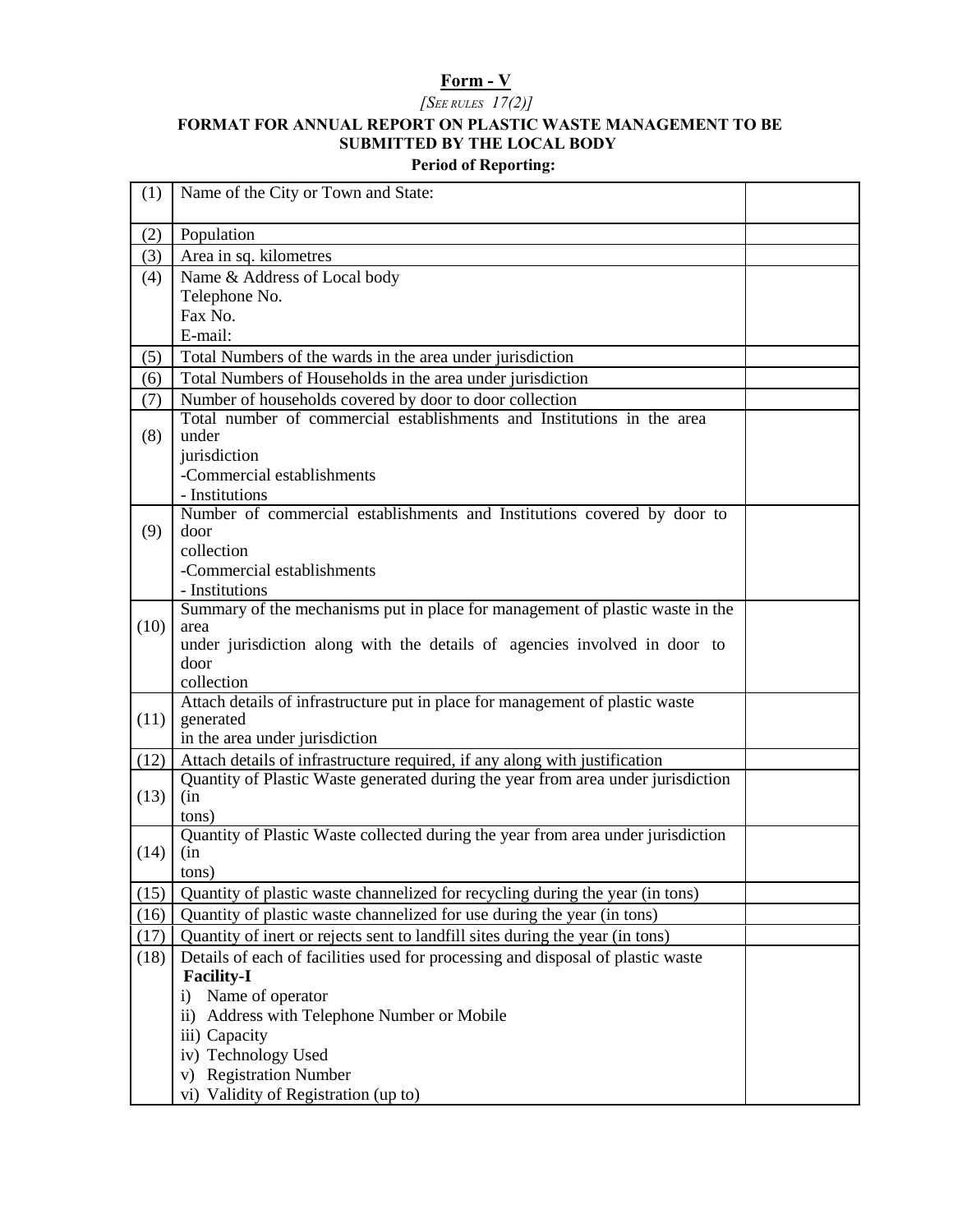|      | <b>Facility-II</b>                                                                 |  |
|------|------------------------------------------------------------------------------------|--|
|      | Name of operator<br>1)                                                             |  |
|      | $\overline{11}$<br>Address with Telephone Number or Mobile                         |  |
|      | iii)<br>Capacity                                                                   |  |
|      | iv)<br>Technology Used                                                             |  |
|      | <b>Registration Number</b><br>V)                                                   |  |
|      | Validity of Registration (up to)                                                   |  |
| (19) | Give details of:                                                                   |  |
|      | Local body's own manpower deployed for collection including street sweeping,       |  |
|      | secondary storage, transportation, processing and disposal of waste.               |  |
| (20) | Give details of:                                                                   |  |
|      | Contractor or concessionaire's manpower deployed for collection including street   |  |
|      | sweeping, secondary storage, transportation, processing and disposal of waste.     |  |
| (21) | Mention briefly, the difficulties being experienced by the local body in complying |  |
|      | with provisions of these rules including the financial constraints, if any         |  |
| (22) | Whether an Action Plan has been prepared for improving solid waste management      |  |
|      | practices in the city? If yes (attach copy)                                        |  |
|      | Date of revision:                                                                  |  |

Date: Signature of CEO/Municipal Commissioner or Executive Officer/Chief Officer

Place: